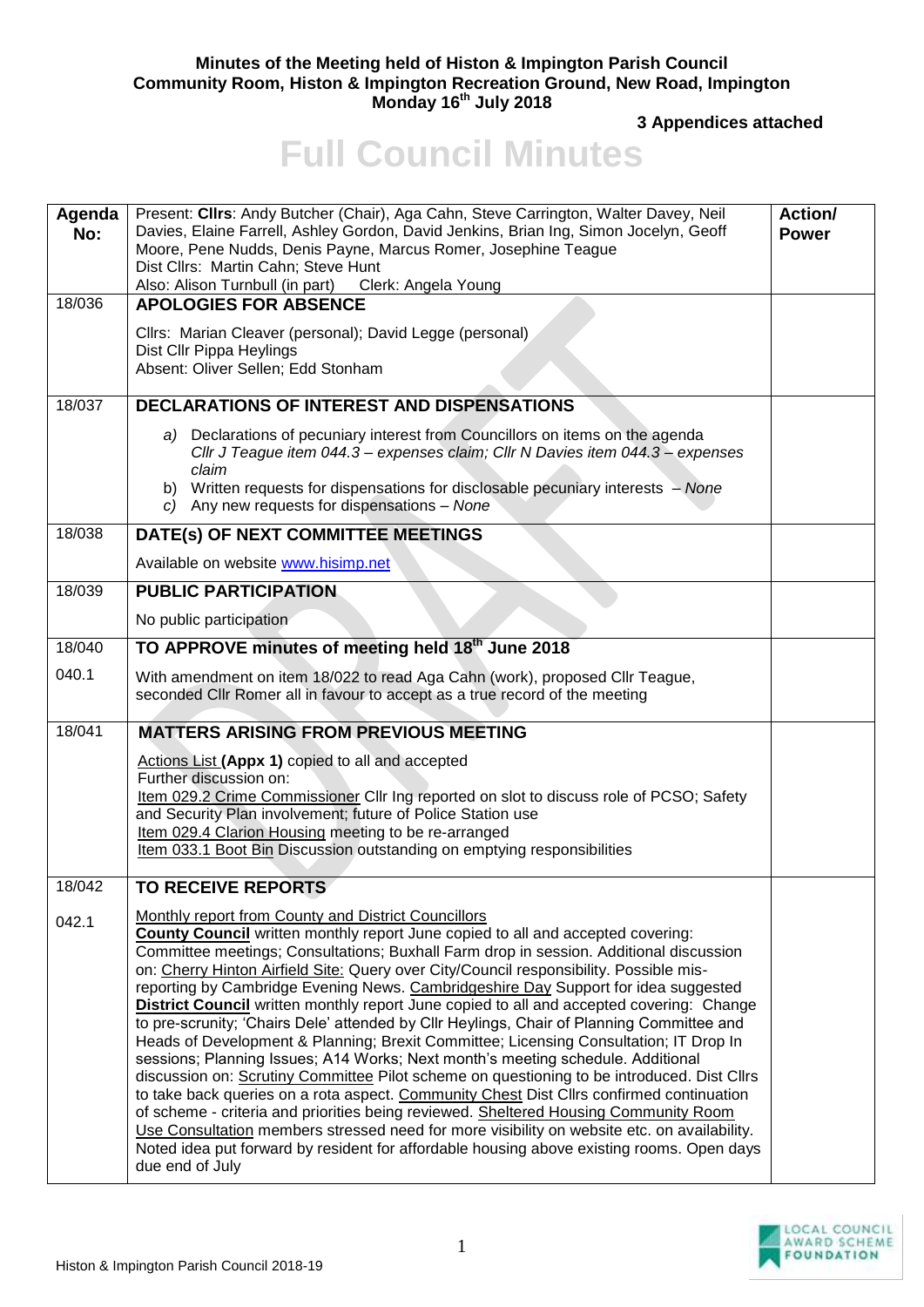| 042.2 | Clerk's Report (Pg 1/2) (Appx 2) copied to all and accepted. Further discussion on:                              |        |
|-------|------------------------------------------------------------------------------------------------------------------|--------|
|       | Library Representation Cllr Jocelyn to represent Parish Council when available, Cllr Ing as                      | SJ/BSI |
|       | stand in. Cty Cllr Jenkins confirmed meetings will be ad hoc. First meeting due 18 July                          |        |
|       | 2018. Mythbuster Affordable Housing Tour Cllr Farrell to provide report and circulate                            | EF     |
| 042.3 | <b>Chairs Report (Appx 3)</b> copied to all and accepted. Further discussion on: Benefits of                     |        |
|       | community contact; Code of Conduct Training opportunities, with policy to protect the                            |        |
|       | individuals as well as Council. Second date to be made available to those unable to attend                       |        |
|       | 3 September; Community Park Project underlining the need to attend events, updates and                           |        |
|       | workshops. Cllr Davies confirmed the willingness to meet new Councillors and discuss the                         |        |
|       | project; Highways Footpath Project Chair thanked all involved with improvements                                  |        |
|       | particularly benefitting more vulnerable residents                                                               |        |
| 042.4 | Any other Working Group / Task & Finish Group Reports                                                            |        |
|       | Emphasis on need for Councillors to take ownership of working parties and task and finish                        |        |
|       | groups. Meetings to be an informal format with no expectation of clerking time and member                        |        |
|       | notes to be provided following any meeting                                                                       |        |
|       | Public Art Working Party meeting held 21 June reported to Environment Committee. With                            |        |
|       | agreement of Council, Standing Orders suspended to allow Alison Turnbull to address the                          |        |
|       | meeting. Alison updated on:                                                                                      |        |
|       | <b>Consultation progress</b><br>$\bullet$                                                                        |        |
|       | Events & workshops held and planned; themes<br>$\bullet$                                                         |        |
|       | Feast Market engagement stall feedback<br>$\bullet$                                                              |        |
|       | Next steps: Exhibition of design work; identify permanent artwork; location choices;                             |        |
|       |                                                                                                                  |        |
|       | further fundraising (50% of total spend minimum); Feast /Community Development                                   |        |
|       | Fund                                                                                                             |        |
|       | Future S106 opportunities; £10k committed at present<br>$\bullet$                                                |        |
|       | <b>Standing Orders reinstated</b>                                                                                |        |
|       | To authorise signature and execution of letter of appointment regarding Contract                                 |        |
|       | between Histon & Impington Parish Council and Charlotte Howarth, Making Marks Limited                            |        |
|       | for "Theories of Home; phase one creative workings and community engagement"                                     |        |
|       | Proposed Cllr Payne, seconded Cllr Davies all in favour and AGREED to authorise Clerk to                         |        |
|       | sign off the contract material in order to pay Charlotte Howarth for work undertaken so far.                     |        |
|       | Alison Turnbull left the meeting                                                                                 |        |
|       | Neighbourhood Plan Task & Finish meetings held 27 June, 4 July. Professional Adviser                             |        |
|       | appointed. The Task & Finish Group are proposing to make a bid for help from SCDC to                             |        |
|       | create a Village Design Statement, that will become (in parallel to the Neighbourhood Plan)                      |        |
|       | Supplementary Planning Guidance. The paperwork would be completed by Sue Lee and                                 |        |
|       | Denis Payne, and submitted for Monday 23rd July. Report from Cllr Jenkins provided to all                        |        |
|       | and accepted (Appx 4). First meeting had taken place with development partner Rachel                             |        |
|       | Hogger. Other applicants had been advised of unsuccessful bid by Cllr Jenkins.                                   |        |
|       |                                                                                                                  |        |
|       | To agree that The "Expression of Interest" to bid for SCDC support to create a Village                           |        |
|       | Design Statement has the full support of the Parish Council. In addition, the form requires                      |        |
|       | the identification of a Project Champion. Council is invited to suggest suitable candidate                       |        |
|       | Proposed Cllr Jenkins all in favour and AGREED Project Contact to be identified by Task &                        |        |
|       | Finish Group. Clarification that SCDC will be supporting just 6 communities but Rachel                           |        |
|       | Hogger felt it a good opportunity. Cllr Ing highlighted the need to reconsider priorities in                     |        |
|       | general. Cllr Payne considered the workload on this Parish Council with this venture would                       |        |
|       | not be high. Cllr Jenkins clarified process for consultation, including with Parish Council                      |        |
|       | Committees and the need for the Parish Council to take engagement and ownership.                                 |        |
|       | Publicity plans also reported. 1 October – mid November – dates for 6 week consultation                          |        |
|       | High Street & Beyond Task & Finish - meeting held 28 June. Congratulations expressed                             |        |
|       | to Task & Finish group on High Street planters                                                                   |        |
|       | Primary School Development Task & Finish - no date set. Site visit to Play Area 7 July,                          |        |
|       | reported into Environment Committee. With agreement of Council, Chair brought forward                            |        |
|       | item 43.2:                                                                                                       |        |
|       | To agree recommended response to Kier on Play Area works required relating to new                                |        |
|       | access to school field. Members inspected plan put forward for works suggested. Cllr<br>Farrell outlined detail: |        |
|       |                                                                                                                  |        |
|       | Exact collection area for children - clarity needed from school<br>$\bullet$                                     |        |
|       | Cycle use<br>$\bullet$                                                                                           |        |
|       | Path durability                                                                                                  |        |
|       |                                                                                                                  |        |

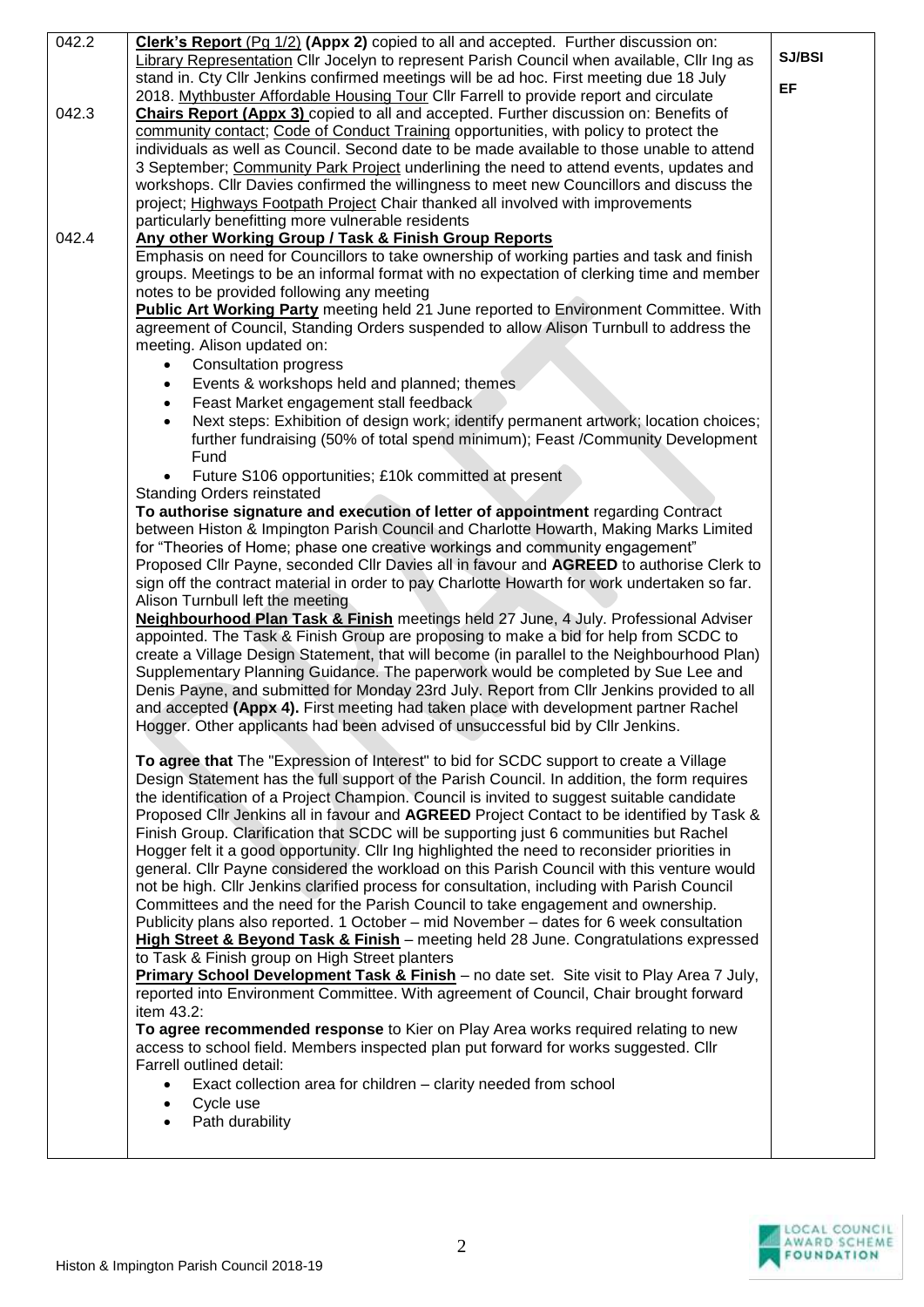|                | Longer term solution needed<br>$\bullet$<br>Adequacy of current gate size<br>$\bullet$<br>Preference for tarmac on outer boundary, with railings, together with crossing from<br>$\bullet$<br>Mill Lane area, better link to second primary site at Buxhall Farm<br>On-going maintenance<br>$\bullet$                                                                                                                                                                                                                                                                                                                                                                                                                                                                                                                                                                                       |                           |
|----------------|---------------------------------------------------------------------------------------------------------------------------------------------------------------------------------------------------------------------------------------------------------------------------------------------------------------------------------------------------------------------------------------------------------------------------------------------------------------------------------------------------------------------------------------------------------------------------------------------------------------------------------------------------------------------------------------------------------------------------------------------------------------------------------------------------------------------------------------------------------------------------------------------|---------------------------|
|                | Agreed to refer back to Task & Finish Group and arrange meeting with Junior School Head<br>as soon as possible to seek clarification on matters. Noted it should be incumbent on both<br>the Parish Council and developers to ensure communication is kept up. Cllr Payne outlined<br>meeting held with developers and officers on proposed Buxhall site school development<br>and plans to meet again now consultation complete, to review feedback. Noting new Junior<br>School site building due for occupation December 2018. Next agenda to report on progress<br><b>Newsletter Editorial</b> next meeting 16 August. Deadline for copy 10 September<br>King's Meadow Working Party no meeting held<br>Health & Well Being Working Party meeting date to be confirmed<br>Drainage Working Party meeting date to be confirmed. Cllr Payne to convene as soon as<br>possible             | Next agenda<br><b>DWP</b> |
| 042.5          | <b>Any Committee Chair Reports</b><br>Recreation Committee -next meeting to be confirmed<br><b>Employment Committee</b> - next meeting due 26 July                                                                                                                                                                                                                                                                                                                                                                                                                                                                                                                                                                                                                                                                                                                                          |                           |
|                |                                                                                                                                                                                                                                                                                                                                                                                                                                                                                                                                                                                                                                                                                                                                                                                                                                                                                             |                           |
| 18/043         | TO ACCEPT COMMITTEE REPORTS note actions and agree                                                                                                                                                                                                                                                                                                                                                                                                                                                                                                                                                                                                                                                                                                                                                                                                                                          |                           |
| 043.1          | <b>Planning Committee</b> – draft minutes 12 June provided to all and accepted Next meetings<br>due 24 July, 14 August, 4 September<br>Noted Northstowe Forum due 18 July, Clirs Payne and Ing attending.<br>To agree response to planning application S/1615/18/FL Land to rear of 130 Cottenham<br>Road, Histon - Development of a 5 bedroom dwelling with a new driveway, external<br>amenity spaces, landscaping, garage and access arrangements. Demolition of existing<br>side extension and removal of window. With agreement of Council, item deferred to end of<br>meeting                                                                                                                                                                                                                                                                                                         |                           |
|                | Waterbeach Incinerator Noted consultation with Environment Agency and opportunities for<br>Environment Committee to respond through this route<br>Waterbeach Barracks Residential units for Addenbrooke's workers now included                                                                                                                                                                                                                                                                                                                                                                                                                                                                                                                                                                                                                                                              |                           |
| 043.2          | <b>Environment Committee</b> - Workshop held 2 July. Next meeting due 28 August. Draft<br>minutes 10 July not yet available, Chair Cllr Romer highlighted decisions made. Following<br>question, Cllr Romer expanded on the benefits of providing electricity to the area at the<br>Crossing Keepers Hut, opening up additional possibilities for community use and providing<br>a focus for activity.<br>To agree recommended response to Kier on Play Area works required relating to new                                                                                                                                                                                                                                                                                                                                                                                                 |                           |
| 043.3          | access to school plan - see item 042.4 Primary School Development Task & Finish<br><b>Community Park Project Sub Committee (Recreation) - draft minutes 2 July provided to</b><br>all and accepted. Informal meetings and information meetings held. Workshop held 2<br>July. Next meeting due 30 July. Cllr Davies and Ing reported on workshop - Outline plan<br>presented was for aspirational facilities only, not a proposal for final layout. Consultation<br>due April - June 2019 on what would be provided, if planning permission agreed. Cllr<br>Teague requested an opportunity to be involved in the Sub Committee going forward. Cllr<br>Davies agreed to provide a more informed reported on timings at September Full Council.<br>CIIr Jenkins felt valuable work was being undertaken by the Sub Committee for any future<br>projects were this one not to run to fruition | <b>Sept</b><br>Agenda     |
| 043.4          | Highways Committee - draft minutes 26 June provided to all and accepted. Next<br>meetings 31 July and 11 September. Agreed parking hotspots on next agenda<br>To approve/sanction Local Highways Initiative Project application 2019/20 as agreed at<br>Highways Committee 26 June 2018 – paper copied to all. Proposed Cllr Jenkins, seconded<br>Cllr Carrington all in favour and <b>AGREED</b> to approve Phase 2 application. Members<br>thanked Highways Committee for all their hard work on these projects                                                                                                                                                                                                                                                                                                                                                                           | <b>Highways</b><br>Agenda |
| 18/044         | TO RECEIVE FINANCE & ADMINISTRATION REPORT (Appx 2)                                                                                                                                                                                                                                                                                                                                                                                                                                                                                                                                                                                                                                                                                                                                                                                                                                         |                           |
| 044.1<br>044.2 | Finance, Legal and Administration Committee Next meeting due 23 July.<br>Delegated payment of accounts noted                                                                                                                                                                                                                                                                                                                                                                                                                                                                                                                                                                                                                                                                                                                                                                                |                           |